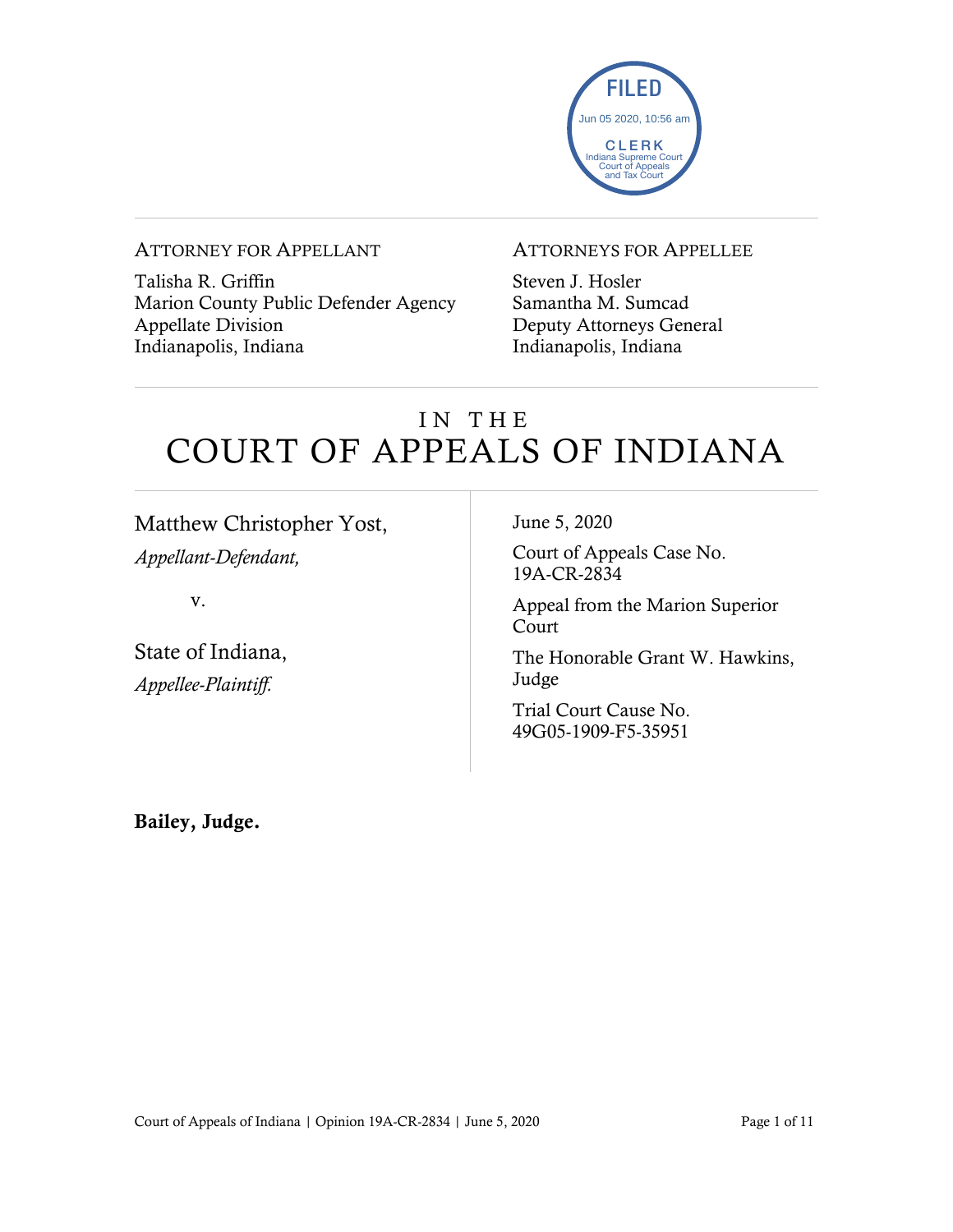### Case Summary

[1] Matthew Christopher Yost ("Yost") appeals his five convictions of criminal recklessness, as Level 5 felonies,<sup>1</sup> and his sentence. We dismiss, without prejudice, his appeal of his convictions, and we reverse his sentence and remand with instructions.

### Issues

- [2] Yost raises two issues which we restate as follows:
	- I. Whether Yost may challenge his convictions on direct appeal after pleading guilty without a plea agreement.
	- II. Whether the trial court abused its discretion when it imposed consecutive terms of imprisonment.

## Facts and Procedural History

- [3] On September 12, 2019, the State charged Yost with five counts of criminal recklessness, as Level 5 felonies. At his October 9 guilty plea hearing, Yost pled guilty to all five counts. At that hearing, Yost admitted as follows.
- [4] On September 7, 2019, Yost reported to police that there was a silver Dodge Charger parked in front of his house and that the occupants of the Charger were firing guns and attempting to enter his house. When Indianapolis Metropolitan

<sup>&</sup>lt;sup>1</sup> Ind. Code § 35-42-2-2(a), (b)(2).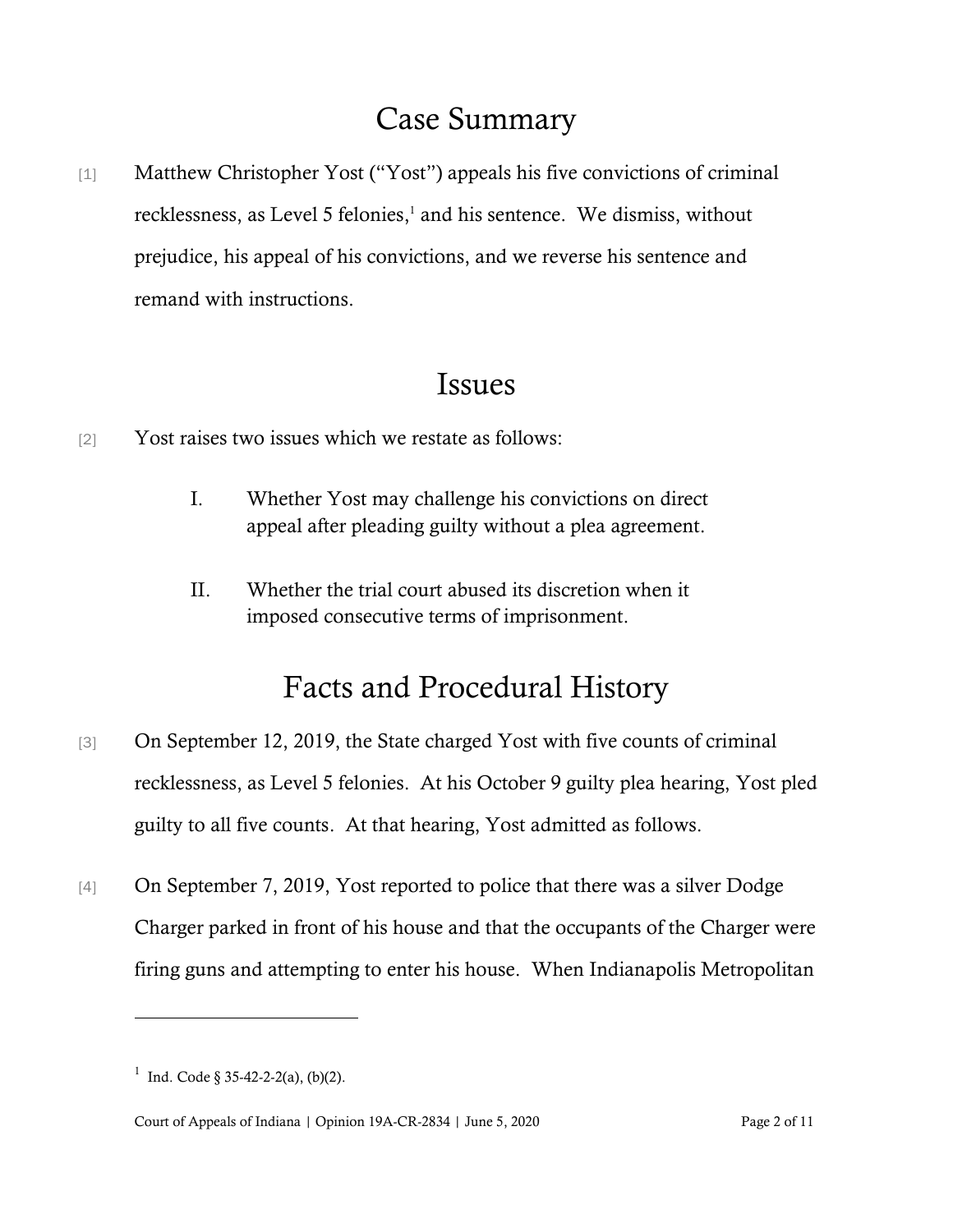Police Department ("IMPD") Officer Joshua Brown ("Officer Brown") and Detective Theodore Brink "(Det. Brink") arrived at the scene, there was a silver Dodge Charger there but no individuals firing any weapons or trying to enter the house. The officers were in marked cars and in full police uniforms. The officers saw Yost look out through the blinds of a window in his house several times, but Yost relayed through dispatch that he did not see officers outside of his house. Dispatch then hung up so that the officers on the scene could attempt to communicate with Yost.

- [5] After hanging up, Yost opened fire on the IMPD officers, firing bullets through the French doors on the east side of the house towards the front yard and street where Det. Brink and Officer Brown were located. The officers took cover and requested back up. At least one of the bullets fired towards the officers hit the house behind where they had taken cover. Yost also fired bullets into the house of his neighbor, Mary Glaser ("Glaser"), and into an alley between Yost and Glaser's houses. Yost reported that at the time of the incident he was suffering from withdrawal of Benzodiazepine, his mental health medication.
- [6] Yost having admitted to a factual basis for his guilty plea, the trial court entered convictions on all five criminal recklessness counts.
- [7] At Yost's November 6 sentencing hearing, the State offered testimony from IMPD officers as to the timing in between the rounds of gunshots during the September 7 incident. The first volley, comprised of two shots, was fired by Yost through the French double doors on the side of Yost's house and towards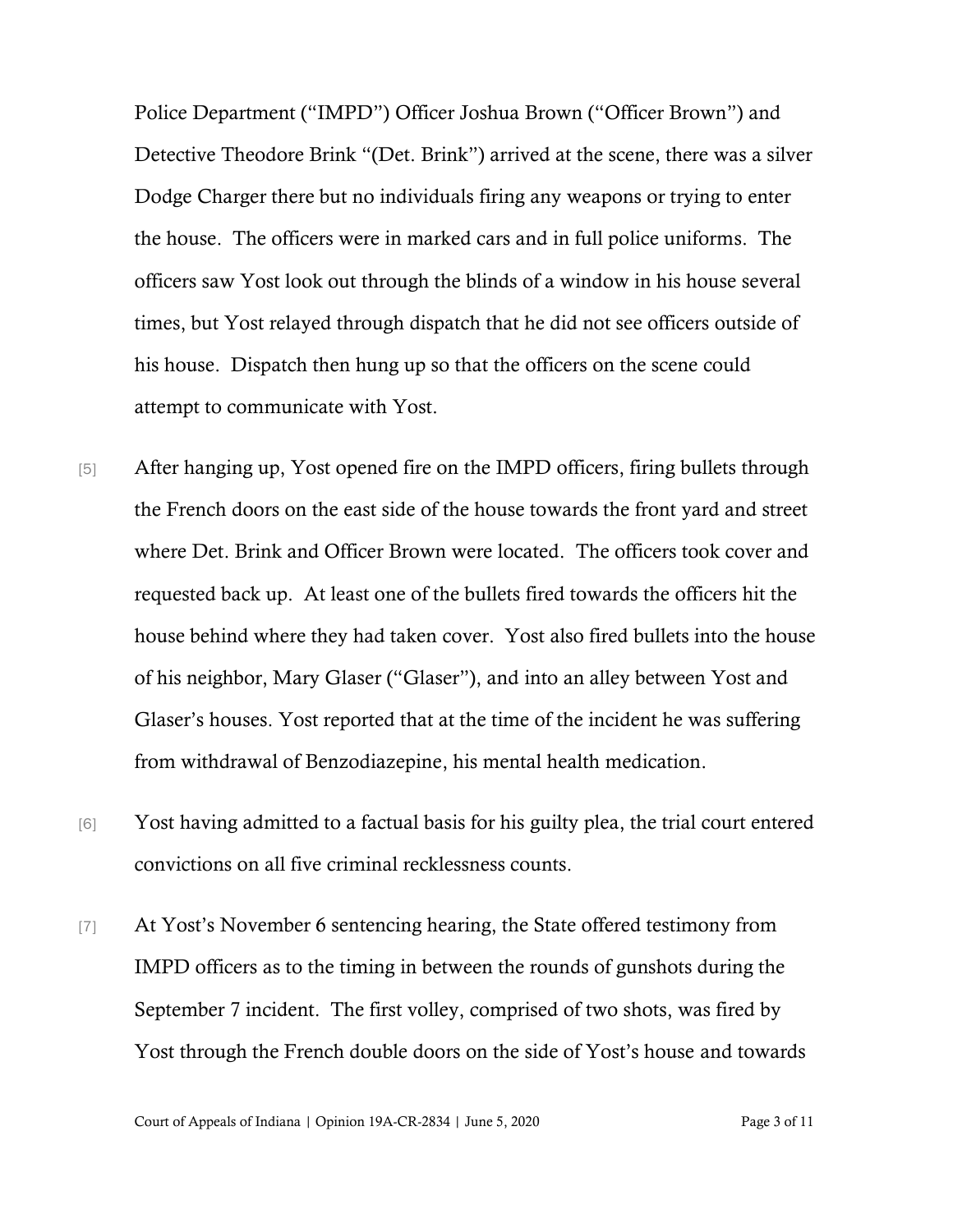Officer Brown and Det. Brink. After approximately two minutes of silence, Yost fired a second volley of gunshot rounds, a number of which ricocheted off the sidewalk in between the silver Dodge and the black CRV behind which the officers had taken cover. During that volley, Det. Brink also heard gunshot rounds hitting buildings. Yost also fired gunshot rounds at Glaser's house. Glaser was at a window looking across the side yard at Yost's French double doors when Yost fired ten rounds at her house, three of which entered the house.

- [8] A third volley of gunshot rounds began approximately eight to ten minutes after the second volley. The third volley included four rounds which Det. Brink believed were fired from the back of Yost's house towards other officers who had taken up position there. After the third volley ended, Det. Brink saw Yost open a window at the front of the house, yell something, and then close the window after Det. Brink called for Yost to show him his hands. Approximately ten minutes after the third volley, Yost fired another single gunshot toward the alley behind his and Glaser's houses. Then a special weapons and tactics ("SWAT") team arrived and ordered Yost to exit his house. Yost complied and was arrested.
- [9] From this incident, Yost was charged with five separate offenses. Counts I and III were based on the second volley of gunshot rounds fired at Glaser's house and into the sidewalk and street in front of Yost's house, respectively. Count II was based on a round of gunshots hitting Lexington Avenue after passing Det. Brink during one of the first three volleys. Count IV stemmed from the first

Court of Appeals of Indiana | Opinion 19A-CR-2834 | June 5, 2020 Page 4 of 11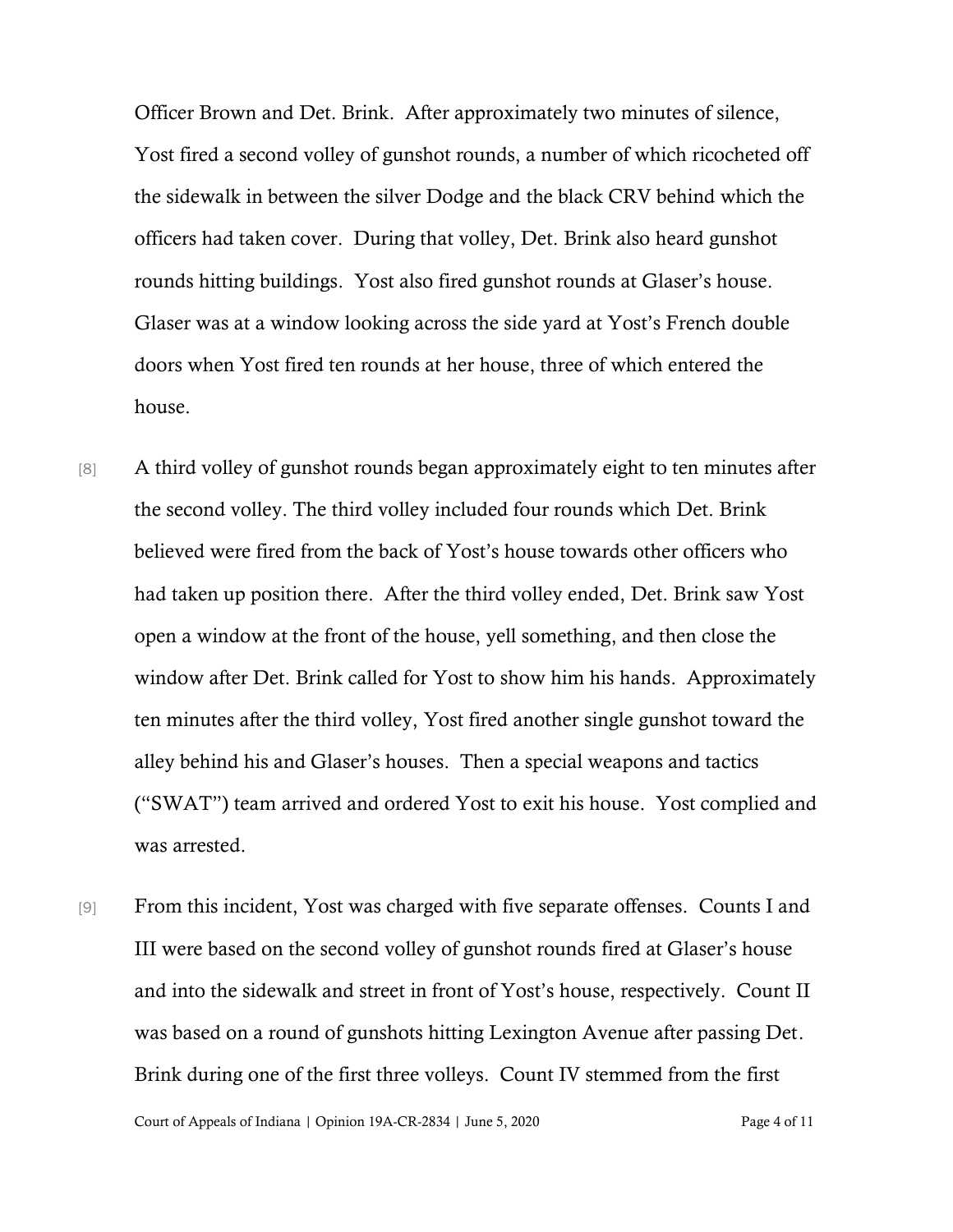volley of gunshot rounds fired at the sidewalk and street between Det. Brink and Officer Brown. And, Count V was based on the single gunshot fired into the alley between Yost's and Glaser's house approximately ten minutes after the third volley.

[10] At the sentencing hearing, the State also presented evidence of Yost's extensive criminal history. The trial court sentenced Yost to an aggregate fifteen-year term of imprisonment. Specifically, the court sentenced Yost to six years each on Counts I and III with both counts running concurrently; three years on Count II, which was to run concurrently with all other counts; six years on Count IV to be served consecutively to Counts I and III; and three years on Count V to be served consecutively to Count IV. Yost now appeals his convictions and his sentence.

# Discussion and Decision Appeal of Convictions

[11] Yost directly appeals his convictions as violations of the constitutional prohibition against double jeopardy, despite the fact that he pled guilty to all five convictions. However, it is well-settled that a conviction based on a guilty plea may not be challenged by direct appeal, *Tumulty v. State*, 666 N.E.2d 394, 395 (Ind. 1996); rather, it must be challenged through a petition for postconviction relief, *Brightman v. State*, 758 N.E.2d 41, 44 (Ind. 2001). As we recently explained in *Hoskins v. State*, there are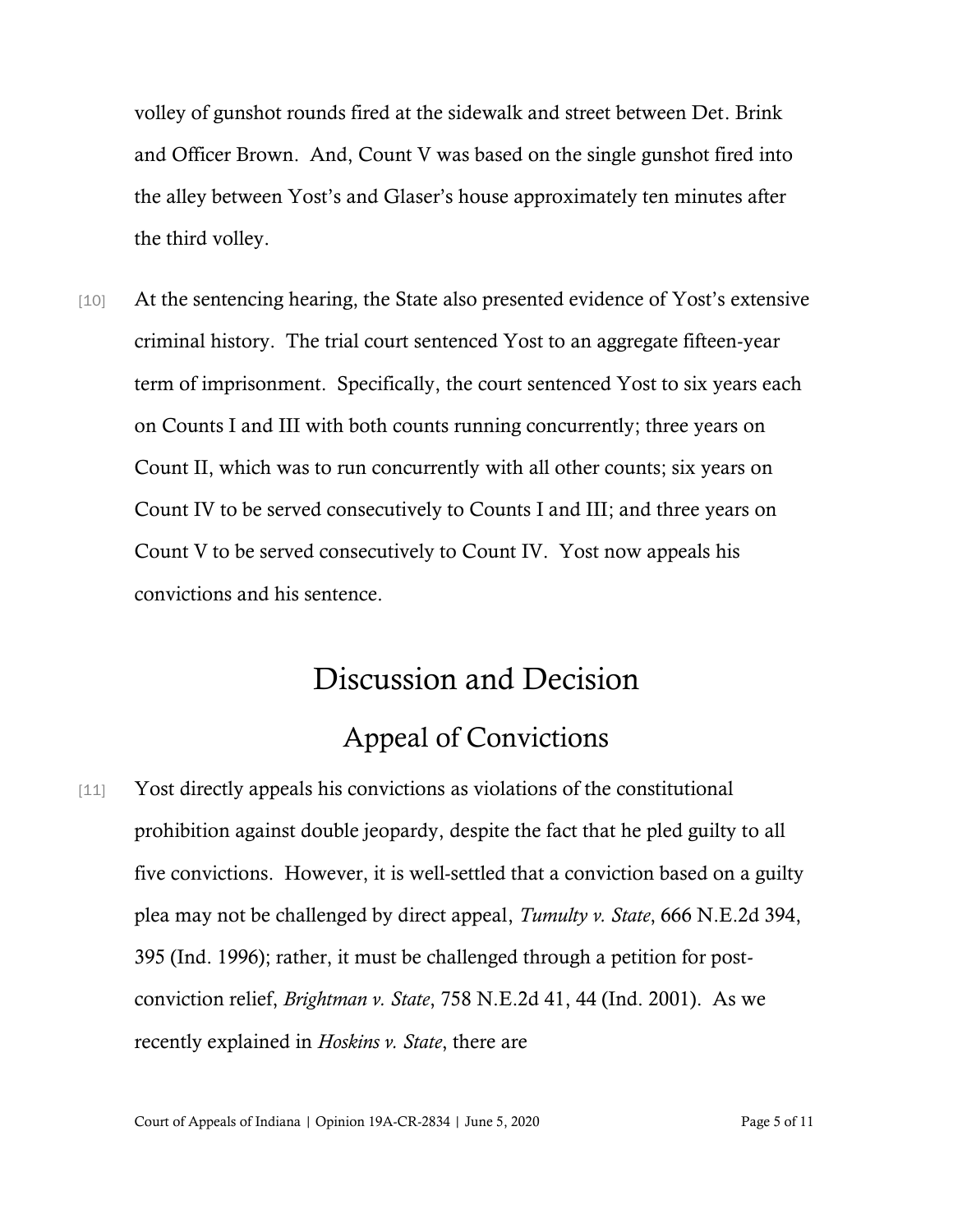[t]wo exceptions to the prohibition on challenging a guilty plea on direct appeal…. First, a person who pleads guilty is entitled to contest on direct appeal the merits of a trial court's *sentencing* decision where the trial court exercised sentencing discretion. *Collins v. State*, 817 N.E.2d 230 (Ind. 2004). Further, a person who pleads guilty is entitled to contest on direct appeal the trial court's discretion in *denying withdrawal of the guilty plea* prior to sentencing. *Brightman v. State*, 758 N.E.2d [41, 44 (Ind. 2001)].

143 N.E.3d 358, 360 (Ind. Ct. App. 2020) (emphasis added) (quoting *Creekmore v. State*, 853 N.E.2d 523, 532-33 (Ind. Ct. App. 2006), *clarified on denial of reh'g*, 858 N.E.2d 230). *See also Hayes v. State*, 906 N.E.2d 819, 821 n.1 (Ind. 2009) (noting that, under *Tumulty v. State,* Hayes could not have directly appealed his conviction because he pled guilty, and holding the Court of Appeals acted contrary to *Tumulty* when it reversed Hayes's conviction sua sponte); *Mapp v. State*, 770 N.E.2d 332, 334 (Ind. 2002) (reaching same conclusion within the context of a direct appeal based on double jeopardy grounds). Neither exception discussed in *Hoskins* applies here; therefore, Yost may not challenge his convictions through a direct appeal.

[12] Yost asserts that the inability to bring a direct appeal of a conviction to which a defendant pled guilty applies only when there is a plea agreement, not when there is an "open" guilty plea, such as his, where the trial court is left with sentencing discretion. *E.g.*, *Collins*, 817 N.E.2d at 231. However, the cases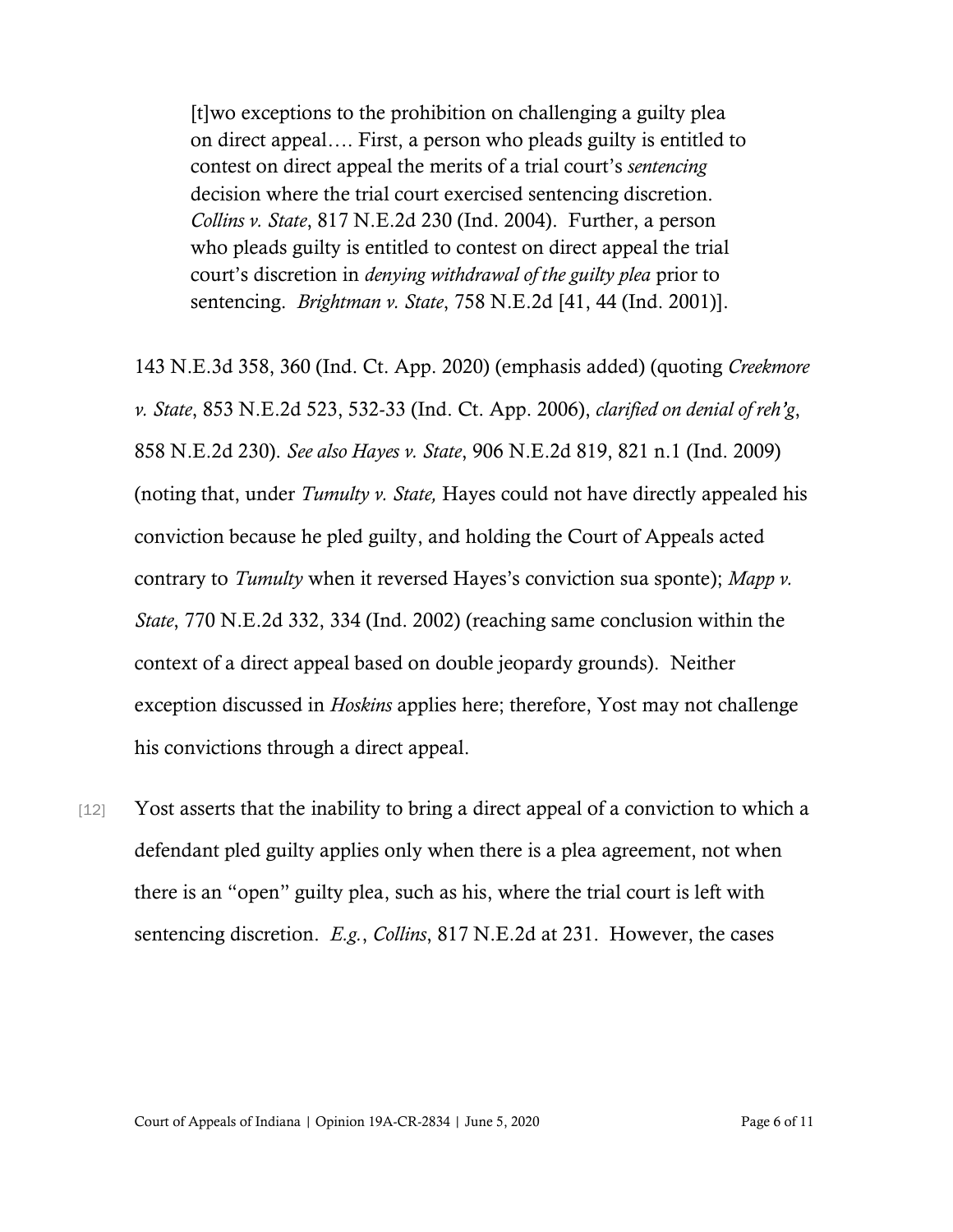Yost cites are either inapplicable<sup>2</sup> or contrary to Indiana Supreme Court precedent. 3

[13] Because Yost's challenge to his convictions cannot be brought on direct appeal, we dismiss his appeal of his convictions without prejudice as to his ability to present his claim in a petition for post-conviction relief. *See Hoskins*, 143 N.E.3d at 361.

#### Consecutive Sentences

[14] Yost also challenges his sentence, and that is a challenge that he may—indeed, must—raise in a direct appeal, if at all. *Kling v. State*, 837 N.E.2d 502, 504 (Ind. 2005) (citing *Collins*, 817 N.E.2d at 230). Specifically, Yost contends that the trial court erred when it imposed consecutive terms of imprisonment that exceeded the maximum term allowed under Indiana Code Section 35-50-1- 2(d)(2). A trial court has discretion to sentence a defendant to consecutive or concurrent terms of imprisonment. I.C. § 35-50-1-2(c); *see also Cardwell v. State*,

<sup>2</sup> *Graham v. State*, 903 N.E.2d 538, 540 (Ind. Ct. App. 2009), involved a challenge to a sentence, not a conviction. And *McElroy v. State*, 864 N.E.2d 392, 396 (Ind. Ct. App.), *trans. denied*, involved a challenge to a conviction within the context of a PCR, not a direct appeal.

<sup>3</sup> Yost cites *Thompson v. State*, 82 N.E3d 376, 379 (Ind. Ct. App. 2017), *trans. denied*; *Kunberger v. State*, 46 N.E.3d 966, 971 (Ind. Ct. App. 2015); and *Warton v. State*, 42 N.E.3d 539, 540-41 (Ind. Ct. App. 2015). To the extent those cases hold that a defendant may directly appeal his conviction when he enters an "open" guilty plea, they are inconsistent with Supreme Court caselaw such as *Hayes* and *Tumulty*, both of which involved "open" guilty pleas. *See Hayes*, 906 N.E.2d at 820; *Tumulty*, 666 N.E.2d at 395. Moreover, they are distinguishable from the instant case in one very important respect; they all emphasized that they involved open pleas from which the defendants received no benefit. *See, e.g.*, *Thompson*, 82 N.E3d at 379; *Warton*, 42 N.E.3d at 540-41. Yost clearly did receive a benefit from his open guilty plea. Tr. at 74-55; 80-81 (both the prosecutor and trial court noting that, if Yost had not entered his guilty plea when he did, the State would have filed the additional charge of attempted murder for which the sentence of imprisonment would have been much longer).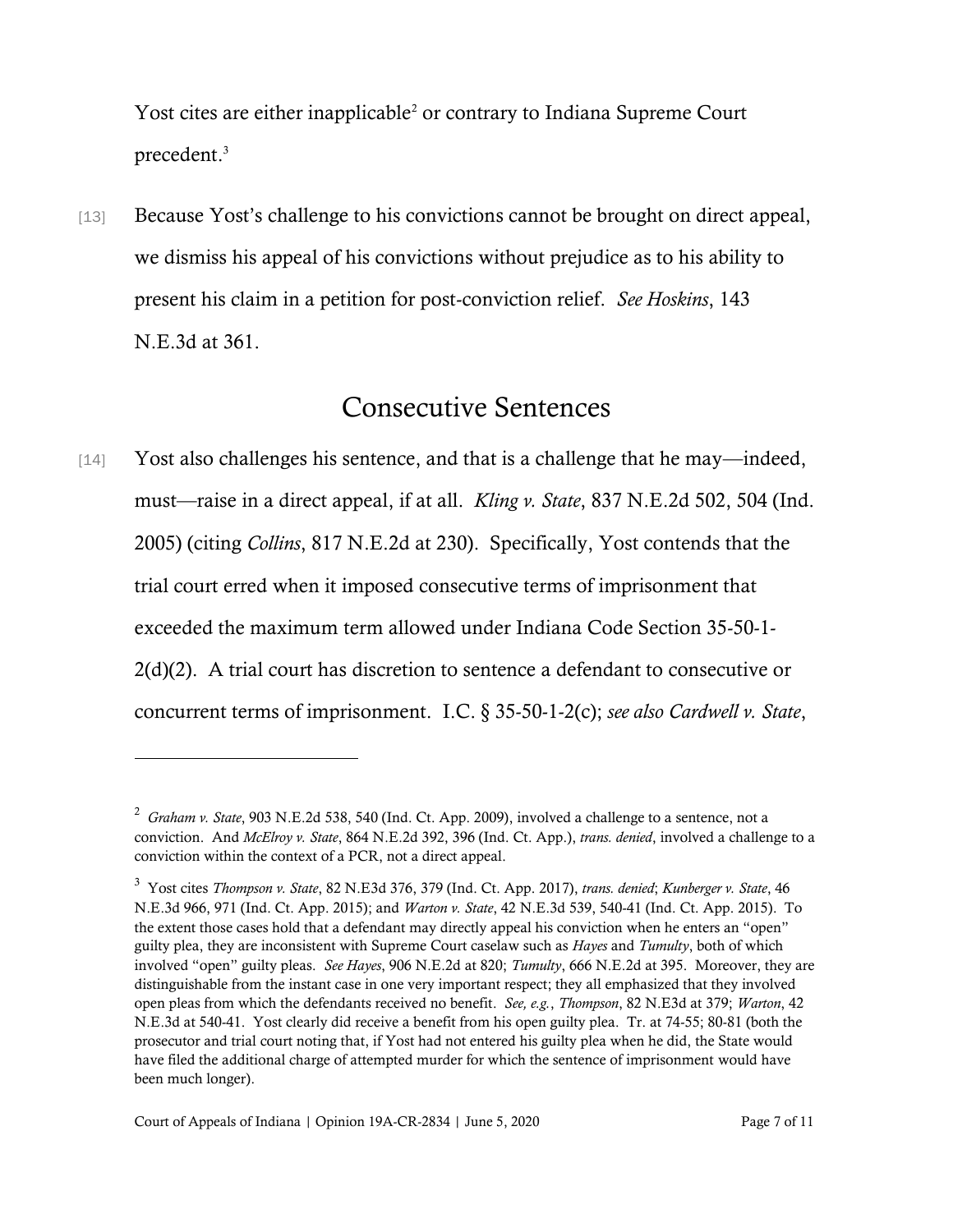895 N.E.2d 1219, 1222 (Ind. 2008) (noting that sentencing decisions lie within the sound discretion of the trial court). An abuse of discretion occurs if the decision is "clearly against the logic and effect of the facts and circumstances before the court, or the reasonable, probable, and actual deductions to be drawn therefrom." *Gross v. State*, 22 N.E.3d 863, 869 (Ind. Ct. App. 2014) (citation omitted), *trans. denied*.

[15] Unless a defendant's offenses are crimes of violence as defined by statute,<sup>4</sup> Indiana Code Section 35-50-1-2 limits the maximum consecutive terms of imprisonment that a trial court may impose for a single "episode of criminal conduct." I.C.  $\S 35-50-1-2(c)$ , (d). The total of the consecutive terms of imprisonment to which a defendant may be sentenced for felony convictions arising out of an episode of criminal conduct is seven years when the most serious crime is a Level 5 felony. I.C. § 35-50-1-2(d)(2); *see also Daugherty v. State*, 52 N.E.3d 885, 895 (Ind. Ct. App. 2016) (holding the "aggregate sentence" for offenses that were a single episode of criminal conduct could not exceed maximum term of incarceration under the statute), *trans. denied*; *Wood v. State*, 988 N.E.2d 374, 379 (Ind. Ct. App. 2013) (holding "cumulative sentences" for five Class D felony convictions that were a single episode of criminal conduct could not exceed statutory maximum term of incarceration). Here, all of Yost's convictions are Level 5 felony convictions for criminal

<sup>&</sup>lt;sup>4</sup> Criminal recklessness is not listed as a crime of violence. I.C. § 35-50-1-2(a).

Court of Appeals of Indiana | Opinion 19A-CR-2834 | June 5, 2020 Page 8 of 11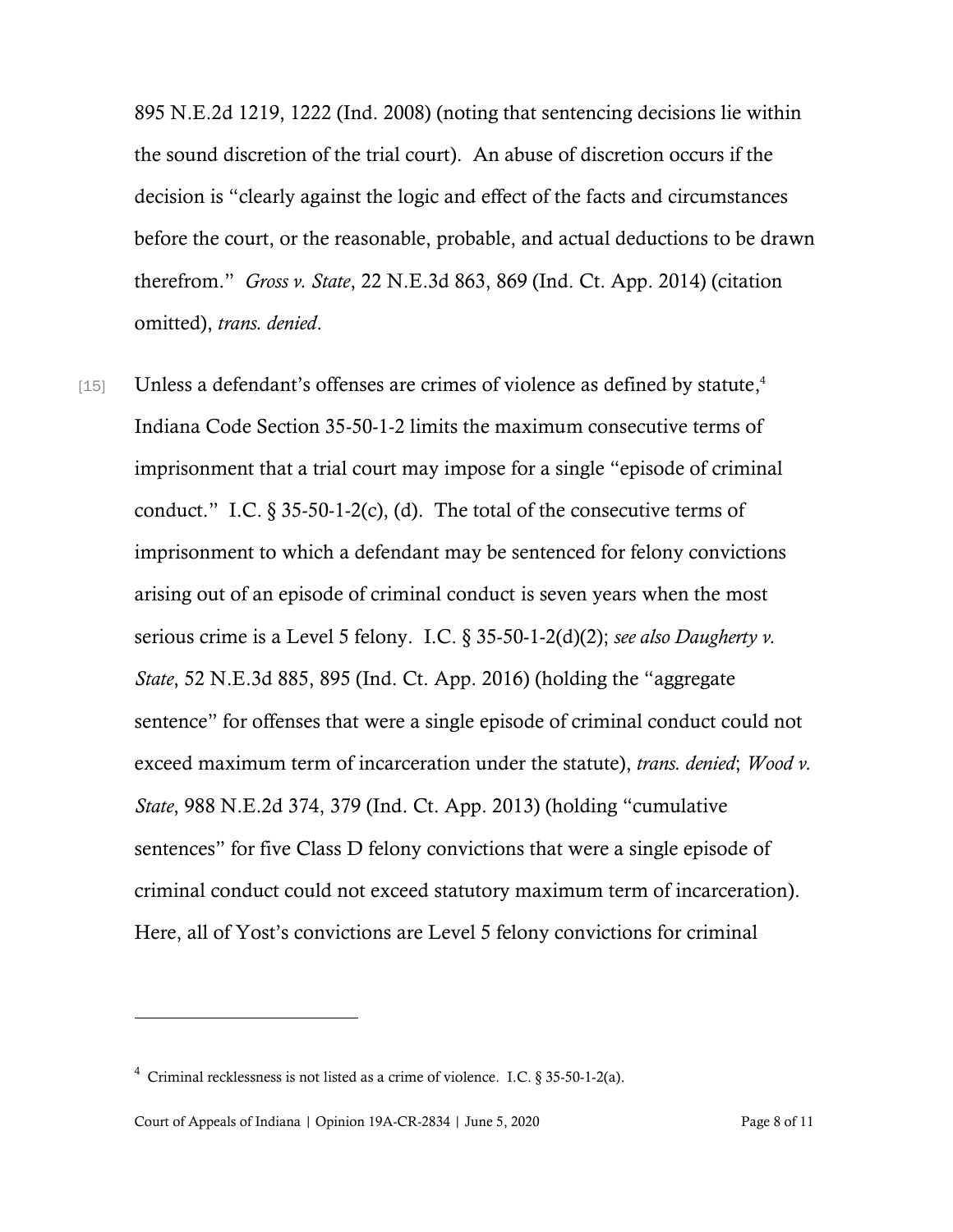recklessness. Therefore, the only question is whether Yost's crimes were part of a "single episode of criminal conduct" for which his consecutive sentence must be limited to seven years.

- [16] An "episode of criminal conduct" is defined as "offenses or a connected series of offenses that are closely related in time, place, and circumstance." I.C. § 35- 50-1-2(b). *See also Purdy v. State*, 727 N.E.2d 1091, 1092 (Ind. Ct. App. 2000) (quotation and citation omitted) (stating a single episode of criminal conduct is "an occurrence or connected series of occurrences and developments which may be viewed as distinctive and apart although part of a larger or more comprehensive series"), *trans. denied*. For criminal actions to be considered a single episode of criminal conduct, it is not necessary that the victim of each action is the same. *Harris v. State*, 861 N.E.2d 1182, 1188 (Ind. 2007). Nor is it required that the alleged conduct was so closely related in time, place and circumstances "that a complete account of one charge cannot be related without referring to details of the other charge," although that is a factor the court may consider. *Id*.
- [17] Both the Supreme Court and this court have held that criminal actions that were not "precisely simultaneous or contemporaneous" but took place only seconds or minutes apart were a single episode of criminal conduct. *See Reed v. State*, 856 N.E.2d 1189, 1200 (Ind. 2006) (holding rounds of gunshots that were fired a few seconds apart at two different officers in two different cars were a single episode); *see also Harris*, 861 N.E.2d at 1188 (holding sexual acts against two different victims that took place five minutes apart in the same location

Court of Appeals of Indiana | Opinion 19A-CR-2834 | June 5, 2020 Page 9 of 11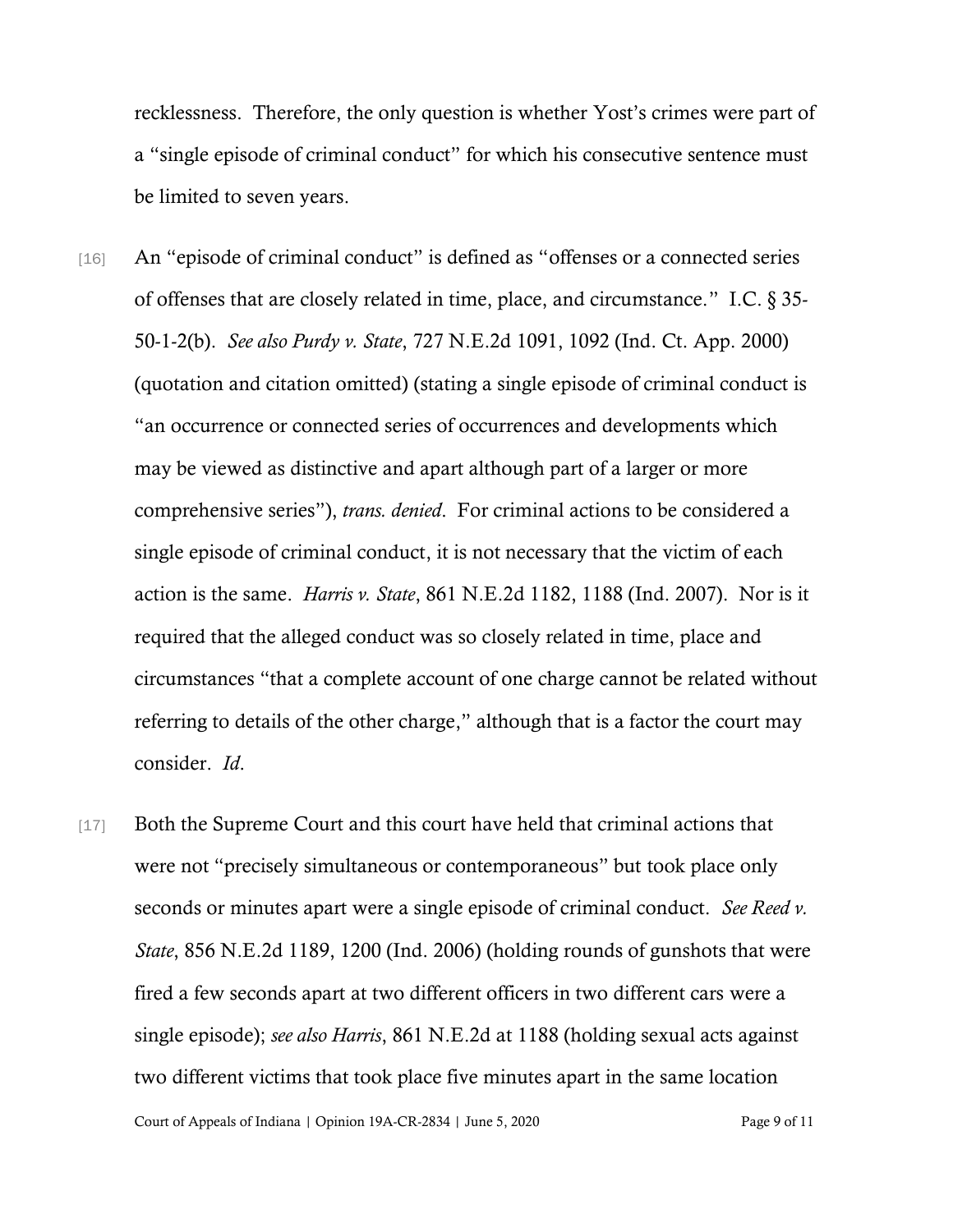were a single episode of criminal conduct); *Dimmit v. State*, 25 N.E.3d 203, 219 (Ind. Ct. App. 2015) (holding two batteries occurring during a bar fight within a few minutes of each other and against two different victims were a single episode), *trans. denied*; *Henson v. State*, 881 N.E.2d 36, 39 (Ind. Ct. App. 2008) (holding two burglaries of different garages in the same morning were a single episode of criminal conduct), *trans. denied*. 5

[18] Here, Yost fired multiple rounds of gunshots within minutes of each other. The rounds were fired at different people but from the same location and apparently for the same reason—i.e., Yost contended he was experiencing withdrawal symptoms because he had stopped taking his mental health medication. The multiple rounds of gunfire took place within a total period of twenty minutes, which is a relatively short period of time. *See Purdy*, 727 N.E.2d at 1092 (holding defendant's assault of girlfriend and subsequent acts of resisting arrest and battery of the police were a single episode of criminal conduct as they took place during "a relatively short period of time and all were related to his assault on [his girlfriend]"). The four rounds of gunfire were a "connected series of offenses that [were] closely related in time, place, and circumstance," i.e., a single episode of criminal conduct.<sup>6</sup> I.C.  $\S 35-50-1-2(b)$ . Therefore, the trial

<sup>5</sup> We disagree with the State's assertion that this case is closer to the facts of *Williams v. State*, 891 N.E.2d 621, 631 (Ind. Ct. App. 2008), where the criminal acts took place *a day* apart.

 $6\,$  We note that, although Yost's acts were a single "episode of criminal conduct" for purposes of the consecutive sentencing statute, there was nevertheless a factual basis for the five counts of criminal recklessness to which Yost knowingly pled guilty in order to obtain the benefit of a sentence lower than that for attempted murder. And, while we do not address the merits of his convictions of those five counts, we do